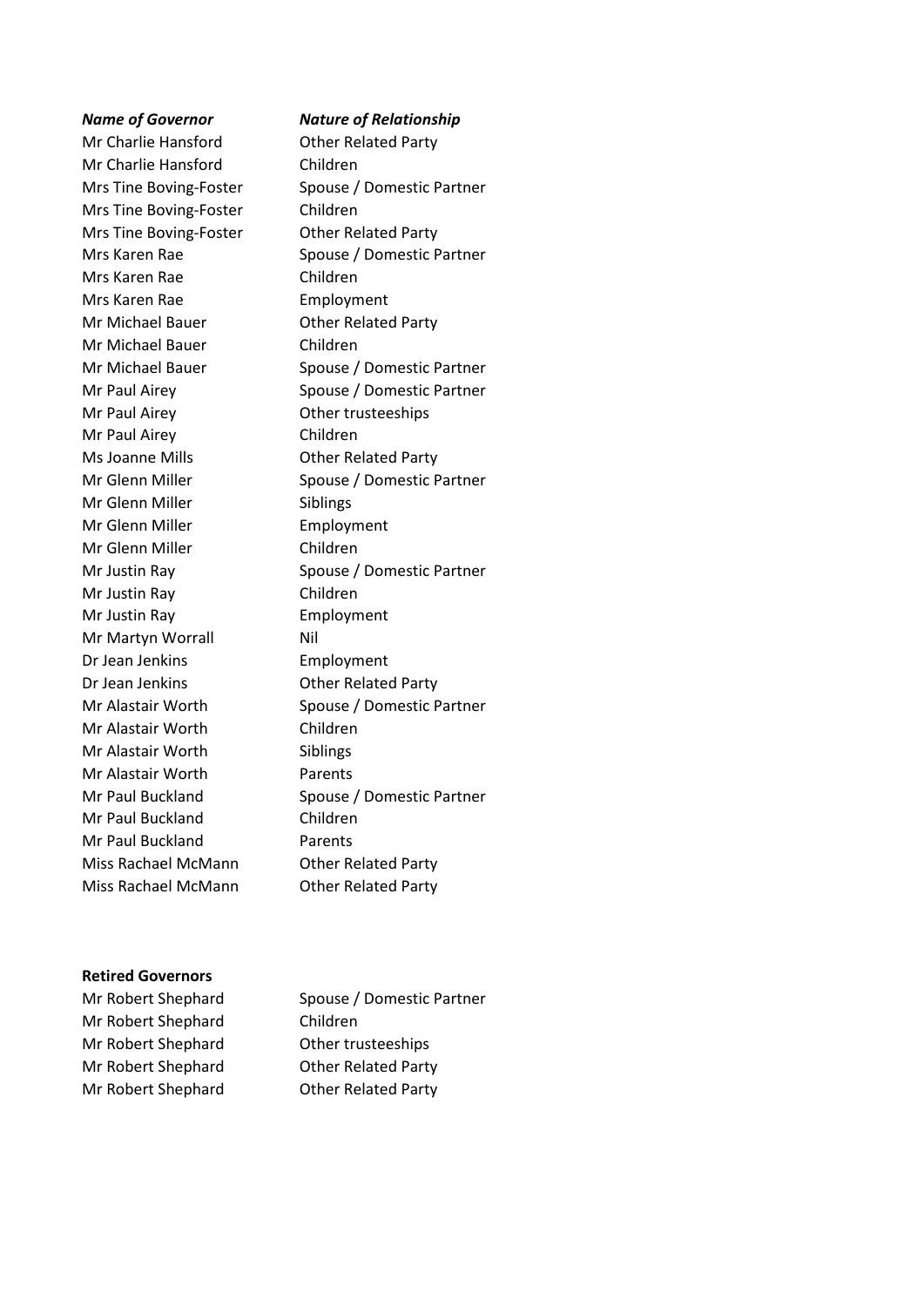*Name of Related Party* Brabners LLP Child at school Spouse Child at school Lowthwaite Bed and Breakfast Spouse Child at school Armstrong Watson Cumbria Employment Solicitors Child at school Spouse Spouse Cumbria Family law Children at school Cumbria YFC Spouse Siblings Retired Children at school Spouse Child at school Justin Ray Limited Nil JEJ Insight Ltd Holiday let cottage, Keswick let through Lake Lovers Spouse Child Sibling Parents Spouse Children Parents Governor at Morland Area C of E School Messrs Somerville

Spouse Child at school Patterdale Primary School Helvellyn Cottages Helvellyn Consulting Limited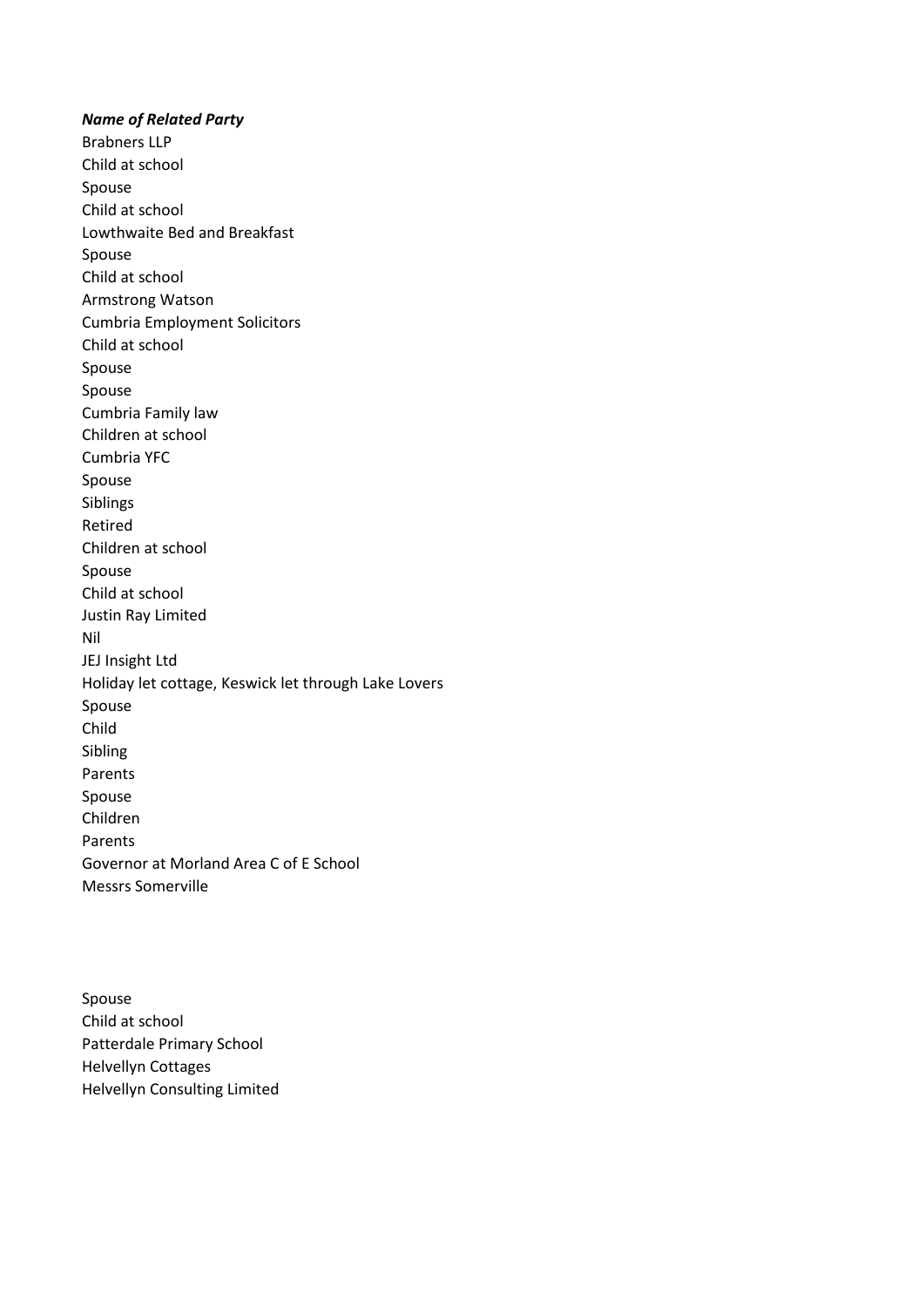| Any transactions with Academy in year (yes/no) | If Yes Details of Transaction |
|------------------------------------------------|-------------------------------|
| $\operatorname{\mathsf{No}}$                   |                               |
| $\operatorname{\mathsf{No}}$                   |                               |
| ${\sf No}$                                     |                               |
| $\operatorname{\mathsf{No}}$                   |                               |
| ${\sf No}$                                     |                               |
| ${\sf No}$                                     |                               |
| ${\sf No}$                                     |                               |
| ${\sf No}$                                     |                               |
| $\operatorname{\mathsf{No}}$                   |                               |
| ${\sf No}$                                     |                               |
| ${\sf No}$                                     |                               |
| ${\sf No}$                                     |                               |
| ${\sf No}$                                     |                               |
| $\operatorname{\mathsf{No}}$                   |                               |
| ${\sf No}$                                     |                               |
| ${\sf No}$                                     |                               |
| ${\sf No}$                                     |                               |
| ${\sf No}$                                     |                               |
| $\operatorname{\mathsf{No}}$                   |                               |
| ${\sf No}$                                     |                               |
| ${\sf No}$                                     |                               |
| ${\sf No}$                                     |                               |
| $\mathsf{Nil}$                                 |                               |
| ${\sf No}$                                     |                               |
| ${\sf No}$                                     |                               |
| ${\sf No}$                                     |                               |
| ${\sf No}$                                     |                               |
| ${\sf No}$                                     |                               |
| $\operatorname{\mathsf{No}}$                   |                               |
| $\operatorname{\mathsf{No}}$                   |                               |
| No                                             |                               |
| ${\sf No}$                                     |                               |
| $\operatorname{\mathsf{No}}$                   |                               |
| $\operatorname{\mathsf{No}}$                   |                               |
|                                                |                               |
|                                                |                               |

No No No

No

No